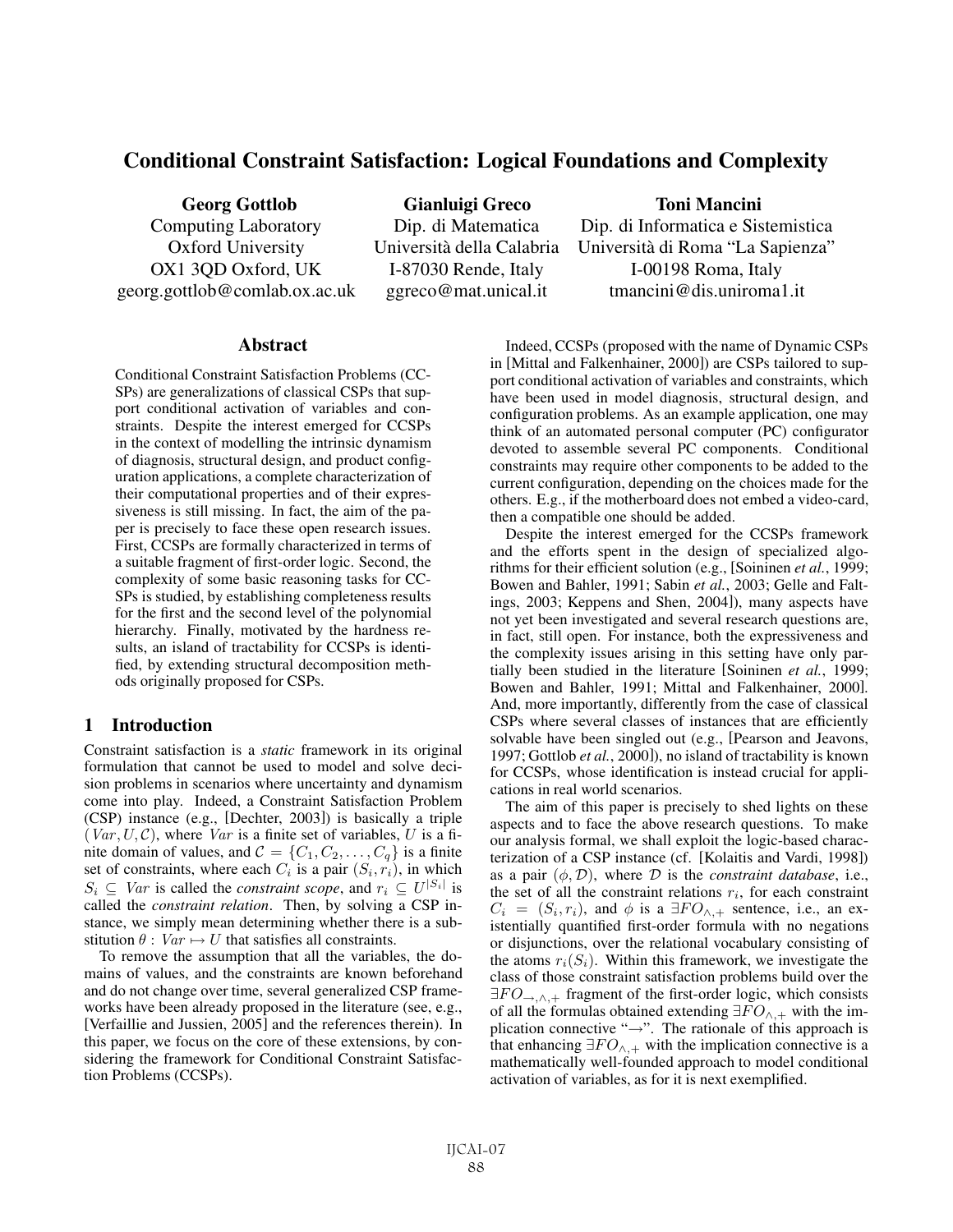Example 1. Consider again the PC configuration scenario. Then, the  $\exists FO_{\rightarrow,\wedge,+}$  formula:

$$
\exists M \; motherboard(M) \land (hasNo \; Video(M) \rightarrow \exists V, C \; fit(M, V) \land cost(V, C))
$$

states, intuitively, that a motherboard  $M$  is needed to assemble a PC; moreover, if  $M$  has no embedded video, then a video-card  $V$  fitting the requirements of  $M$  has to be chosen (and, C is the additional cost).  $\triangleleft$ 

In fact, we show that  $\exists FO_{\rightarrow,\wedge,+}$  formulas characterize (in a precise, logical sense) the class of CCSPs. Based on this result, we then embark on a systematic study of  $\exists FO_{\rightarrow,\wedge,+}.$ In summary:

- $\triangleright$  We investigate the expressive power of CCSPs by depicting, in Section 3, a clear picture of its relationships with other logic-based CSP formalisms. The results of this comparison are graphically summarized in Figure 1.
- $\triangleright$  In Section 4, we study the computational complexity of some basic reasoning tasks for CCSPs. We considered both the case where one is interested in finding a generic solution and the case where solutions are refined by means of some pro-orders. From our analysis, summarized in Figure 2, it emerges that reasoning with CCSPs is intractable, with hardness and membership results being established for various classes at the first and the second level of the polynomial hierarchy.
- $\triangleright$  Motivated by the above complexity results, in Section 5, we turn to identify tractable classes of  $\exists FO_{\rightarrow,\wedge,+}$  formulas, by issuing restrictions on the constraints interactions. As a bad news, we show that *decomposition methods* for traditional CSPs do not guarantee the tractability of CCSPs. Indeed, the NP-hardness of the SATISFIABILITY problem also holds for the class of CCSPs whose constraints interactions can be modelled with an acyclic *primal graph* (see, e.g., [Dechter, 2003]).
- $\triangleright$  The major reason for the failure of traditional decomposition methods is that the primal graph obscures the real nature of the interactions occurring in CCSPs due to the variables activation. Hence, in Section 5.2, we introduce a special graphical representation for CCSPs, called *implication graph*, and show that SATISFIABILITY is feasible in LOGCFL and hence in polynomial time, over instances whose implications graphs are acyclic or have, more generally, *bounded treewidth* [Robertson and Seymour, 1986].

# 2  $\exists FO_{\rightarrow,\wedge,+}$  Formulas: Syntax and Semantics

In this section, we propose a framework for modelling conditional activation of variables and constraints in CSPs, which is based on an extension of the fragment  $\exists F O_{\wedge,+}$  with the logical implication, as formalized next.

An  $\exists FO_{\rightarrow,\wedge,+}$  sentence (over a vocabulary R of constraint relations) is a formula  $\exists \vec{X}$   $\phi(\vec{X})$ , where  $\phi(\vec{X})$  belongs to the fragment  $FO_{\rightarrow,\wedge,+}$  of first-order logic, defined as follows:

- "true" and "false" are in  $FO_{\rightarrow,\wedge,+}$ ;
- Any atom of the form  $r(\vec{X})$  ( $r \in \mathcal{R}$ ) is in  $FO_{\rightarrow,\wedge,+}$ ;
- If  $\phi(\vec{X})$  and  $\psi(\vec{Z})$  are in  $FO_{\rightarrow,\wedge,+}$ , then  $\phi(\vec{X}) \wedge \psi(\vec{Z})$  is in  $FO_{\rightarrow,\wedge,+};$
- If  $\phi(\vec{X})$  is in  $FO_{\wedge,+}$  and  $\psi(\vec{X}, \vec{Y})$  is in  $FO_{\rightarrow,\wedge,+}$ , then  $\phi(\vec{X}) \rightarrow \exists \vec{Y} \; \psi(\vec{X}, \vec{Y})$  is in  $FO_{\rightarrow,\wedge,+}$ .

The set of all the variables in  $\psi$  is denoted by  $V(\psi)$ .

**Example 2.** The following formula  $\psi_0 \in \exists F O_{\rightarrow,\wedge,+}$  adds some further requirements to the configuration constraints in Example 1 (names have been shortened, for simplicity):

$$
\exists M \ m(M) \land (h(M) \to \exists V, C \ f(M, V) \land c(V, C))
$$
  
 
$$
\land (e(M) \to (b(M) \to \exists H \ g(M, H)))
$$
  
Here, we have 
$$
\mathcal{V}(\psi_0) = \{M, V, C, H\}.
$$

Given a constraint database  $\mathcal D$  and an  $\exists F O_{\rightarrow,\wedge,+}$  formula  $\psi$ , we denote by  $(\psi, \mathcal{D})$  the constraint satisfaction problem instance of deciding an assignment for variables in  $\psi$  that satisfies all the constraints over D.

Note that because of the presence of the implication connective, differently from the standard CSPs, a formula  $\psi \in$  $\exists FO_{\rightarrow,\wedge,+}$  can be satisfied by partial assignments over  $V(\psi)$ . Formally, a *partial assignment*  $\theta$  for  $(\psi, \mathcal{D})$  is a mapping from a subset of  $V(\psi)$  to values in D. Then, the  $\theta$ -reduct of  $\psi$  is the formula  $\theta(\psi)$  resulting from  $\psi$  by (1) applying all the substitutions in  $\theta$  to the variables in  $\psi$ , and (2) by replacing all the atoms in which a variable in  $V(\psi) \setminus V(\theta)$  occurs with "false", where  $V(\theta)$  denotes the variables in the domain of  $\theta$ . A solution for  $(\psi, \mathcal{D})$  is a partial assignment  $\theta$  such that  $\theta(\psi)$ evaluates to true over D, denoted by  $\mathcal{D} \models \theta(\psi)$ .

**Example 3.** Consider the database  $\mathcal{D}_0$  containing the relations:  $m = \{(m_1), (m_2)\}, h = \{(m_2)\}, f = \{(m_2, v_2)\},\$  $c = \{(v_2, c_4), (v_1, c_3)\}, e = \{(m_1)\}, b = \{(m_1)\}\$ and  $g = \{(m_1, h_4)\}\.$  Then, the followings assignments are partial:  $\theta_1 = \{M/m_2, V/v_2, C/c_3\}$ 

$$
\theta_2 = \{M/m_1, H/h_4\}
$$

Note that  $\theta_1$  is not a solution for  $(\psi_0, \mathcal{D}_0)$ . On the other hand, the  $\theta_2$ -reduct of  $\psi_0$  evaluates true over  $\mathcal{D}_0$ .

### 3 Expressiveness of  $\exists FO_{\rightarrow,\wedge,+}$  Formulas

The first crucial questions for CCSPs are how they relate with other approaches to deal with conditional activation of variables and constraints, and whether they are more expressive (in a precise logical sense) than classical CSPs. Both the questions are answered in this section.

Let  $F$  be a CSP formalism, i.e., a formalism for modelling constraint satisfaction problems (e.g., a subset of  $FO$ ), and let D be a constraint database. For a formula  $\phi \in F$ , let  $S(\phi, \mathcal{D})$ denote the set of all the solutions, and for a set of variables V, let  $S(\phi, \mathcal{D})_{[\mathcal{V}]}$  denote the set obtained from  $S(\phi, \mathcal{D})$  by restricting each solution over the variables in  $V$ .

Let  $F_1$  and  $F_2$  be two CSP formalisms. We say that  $F_1$  *weakly simulates*  $F_2$  if for each  $\phi_2 \in F_2$  there exists  $\phi_1 \in F_1$  such that for each constraint database  $\mathcal{D}, S(\phi_2, \mathcal{D}) =$  $S(\phi_1, \mathcal{D})_{[\mathcal{V}(\phi_2)]}$ . We say that  $F_1$  is *more expressive* than  $F_2$  iff  $F_1$  simulates  $F_2$  but  $F_2$  does not simulate  $F_1$ . If  $F_1$  simulates  $F_2$  and viceversa,  $F_1$  and  $F_2$  are *equivalent*. If  $F_1$  does not simulate  $F_2$ , and  $F_2$  does not simulate  $F_1$ , we say that  $F_1$  and F<sup>2</sup> are *incomparable*.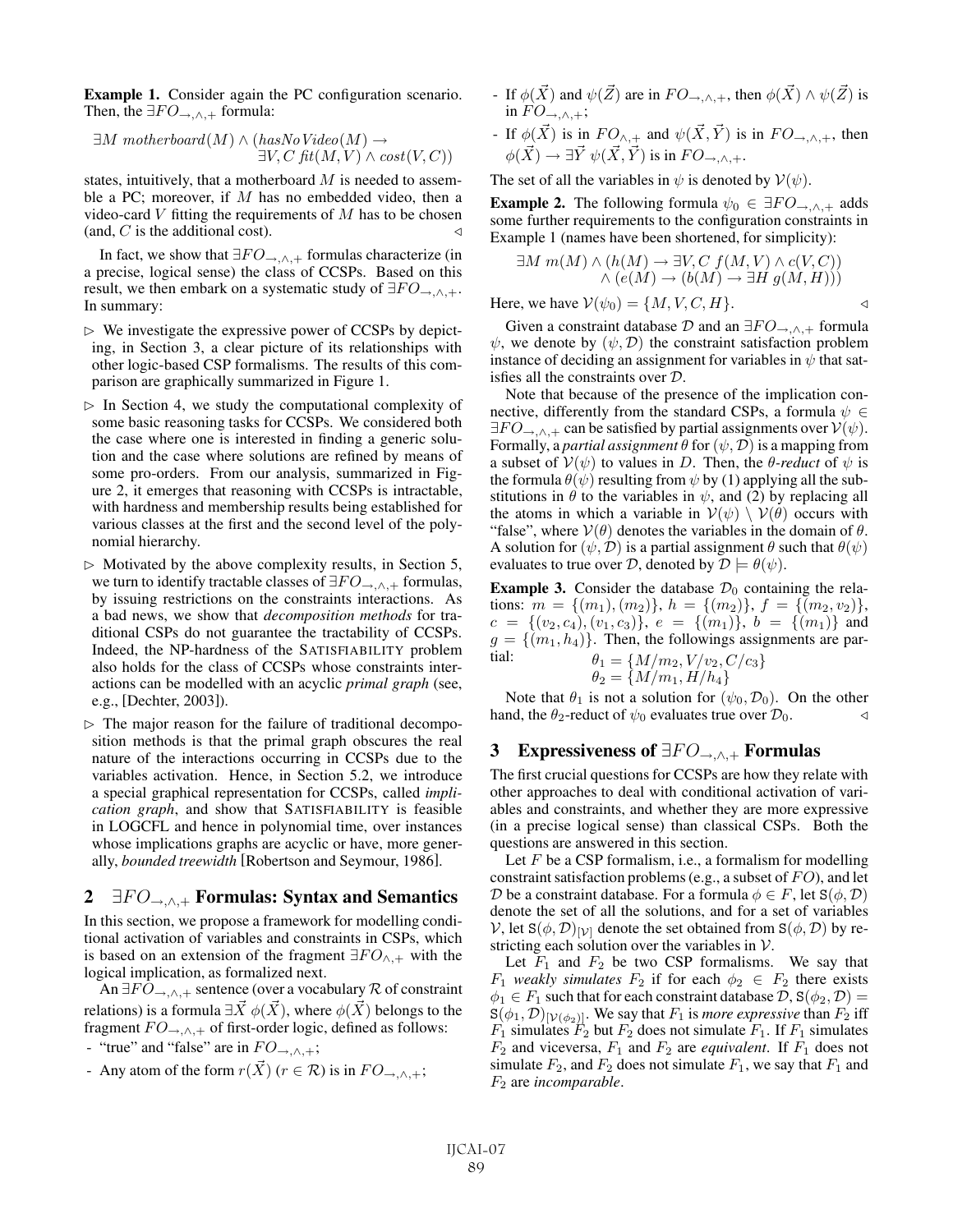

Figure 1: Expressiveness of  $\exists FO_{\rightarrow,\wedge,+}$ .

Armed with the notions above, we compared the expressiveness of  $\exists FO_{\rightarrow,\wedge,+}$  with *conditional CSPs* (CCSP)s, with  $\exists FO_{\wedge,+}$  and with the positive existential disjunctive fragment  $\exists FO_{\vee,\wedge,+}$  of FO. Results are summarized in Figure 1.

#### 3.1 Comparison with Conditional CSPs

A CCSP specification  $\pi$  is a tuple  $\langle Var, Var_I, C_C, C_A \rangle$ , where Var is a set of variables, Var $_I \subseteq Var$  is a set of *initial* variables (intuitively, of the variables that are initially "active"), and where the set of constraints is partitioned into *compatibility*  $(C_C)$  and *activity*  $(C_A)$  constraints.

Compatibility constraints are constraint atoms (as in traditional CSPs), while activity constraints are of the following kinds: *require variable* (RV):  $c(V_1, \ldots, V_k)$ <sup>RV</sup> V; always require variable (ARV):  $\{V_1, \ldots, V_k\}^{\texttt{ARV}} \to V$ ; require *not* (RN):  $c(V_1, \ldots, V_k)$ <sup>RN</sup>  $V$ ; *always require not* (ARN):  $\{V_1,\ldots,V_k\}^{\text{ARN}}$  V, with  $\{V_1,\ldots,V_k,V\} \subseteq Var$ .

A CCSP instance is a pair  $(\pi, \mathcal{D})$ , where  $\pi$  is a specification and D is a constraint database. A *legal assignment* for  $(\pi, \mathcal{D})$  is a partial mapping  $\theta$  from variables in *Var* to domain values in D. A *solution* is a legal assignment such that: *(1)*  $Var_I \subseteq V(\theta)$ ; (2)  $\theta$  satisfies every *active* compatibility constraints, i.e., those compatibility constraints whose variables are in  $V(\theta)$ ; and *(3)*  $\theta$  satisfies every activity constraint:

- $W^{\text{ARY}} \to V$  is satisfied if  $W \subseteq V(\theta)$  implies  $V \in V(\theta)$ ;
- $c(V_1,\ldots,V_k) \stackrel{\text{RV}}{\rightarrow} V$  is satisfied if  $\{V_1,\ldots,V_k\} \subseteq V(\theta)$ and  $(\theta(V_1), \ldots \theta(V_k)) \in c$  (in  $\mathcal{D}$ ) implies  $V \in \mathcal{V}(\theta)$ ;
- $W^{\text{ARN}}_{\rightarrow} V$  is satisfied if  $W \subseteq V(\theta)$  implies  $V \notin V(\theta)$ ;
- $c(V_1,\ldots,V_k) \stackrel{\text{RN}}{\rightarrow} V$  is satisfied if  $\{V_1,\ldots,V_k\} \subseteq V(\theta)$ and  $(\theta(V_1), \dots \theta(V_k)) \in c$  (in D) implies  $V \notin V(\theta)$ ;

As usual, the set of all the solutions is denoted by  $S(\pi, \mathcal{D})$ .

We next show that  $\exists FO_{\rightarrow,\wedge,+}$  formulas are, in fact, an elegant, mathematically-founded characterization of CCSPs.

**Theorem 1.**  $\exists FO_{\rightarrow,\wedge,+}$  *simulates CCSP.* 

*Proof (Sketch).* Let  $\pi$  be  $\langle Var, Var_I, C_C, C_A \rangle$ . We build an  $\exists FO_{\rightarrow,\wedge,+}$  formula  $\psi_{\pi} = \exists Var, Var_I \wedge_{c \in C_C \cup C_A} \phi_c$ , where  $\phi_c$  is obtained as follows:

- if c is the compatibility constraint  $c(V_1, \ldots, V_k)$ , then  $\phi_c = \bigwedge_{V \in \{V_1, ..., V_k\} \backslash \text{Var}_I} dom(V) \rightarrow c(V_1, ..., V_k);$
- if c is the activity constraint  $c(V_1,\ldots,V_k)^{nv}$ ,  $\phi_c$  is given by  $c(V_1,\ldots,V_k) \to dom(V)$ .

Note that other activity constraints can be, in fact, simulated by RV and compatibility constraints (cf. [Mittal and Falkenhainer, 2000]). Moreover, w.l.o.g., we have assumed the existence of a monadic relation dom listing all possible values for the variables — without this relation, the simulation is also possible, but would have required a much intricate construction for  $\psi_{\pi}$ .

It is possible to show (details omitted for lack of space) that, for every constraint c of  $\pi$ , a legal assignment  $\theta$  satisfies c iff the corresponding partial assignment  $\theta$  of  $\psi_{\pi}$  satisfies the subformula  $\phi_c$ . Hence,  $\forall \mathcal{D}$ , it is:  $S(\pi, \mathcal{D}) = S(\psi_\pi, \mathcal{D})$ . 口

Not surprisingly, CCSPs have been previously simulated by means of different logic-based frameworks. For instance, [Bowen and Bahler, 1991] expressed CCSPs by means of the FOF logic; and, [Bacchus and Walsh, 2005] discussed a rich formalism where implications can be simulated by negations and disjunctions, by introducing a specific propagation method and characterizing when this method enforces generalized arc-consistency. Yet, the precise logical characterization of CCSPs was unknown, which is made clear below.

#### **Theorem 2.** *CCSP simulates*  $\exists FO \rightarrow \land +$ .

*Proof (Sketch).* Let  $\psi$  be an  $\exists FO_{\rightarrow,\wedge,+}$  formula. We build a CCSP  $\pi_{\psi}$  as follows. First, all the atoms are converted into compatibility constraints. Then, for each subformula  $\phi'(\vec{X}) \to \exists \vec{Y} \phi''(\vec{X}, \vec{Y})$  where  $\phi' = c_1(\vec{X}) \wedge \cdots \wedge c_k(\vec{X})$ , and where  $\vec{Y} = \{Y_1, \dots Y_m\}$ , we create  $m \times k$  fresh variables  $Y_i^j$  $(1 \le i \le m, 1 \le j \le k), m \times k$  activation constraints of the form  $c_j(\vec{X})^{\text{RV}}_j Y^j_1, \ldots c_j(\vec{X})^{\text{RV}}_j Y^j_m$   $(1 \le j \le k)$ , and  $m$  ARV constraints of the form  $\{Y_i^1, \ldots, Y_i^k\} \stackrel{\text{ARV}}{\rightarrow} Y_i$ . It can be shown that for each database  $\mathcal{D}, S(\psi, \mathcal{D}) = S(\pi_{\psi}, \mathcal{D})_{[\mathcal{V}(\psi)]}.$ 

Interestingly, if  $\psi$  is such that the left-hand side of any implicative formula is a constraint atom only, the encoding can be adjusted not to use fresh variables. Hence, we can show a stronger kind of simulation:  $\forall \mathcal{D}, S(\psi, \mathcal{D}) = S(\pi_{\psi}, \mathcal{D}).$ □

#### **Corollary 1.** *CCSP and*  $\exists FO_{\rightarrow,\wedge,+}$  *are equivalent.*

Before leaving the section, note that in [Mittal and Falkenhainer, 2000] solutions to CCSPs are also required to be subset-minimal. In fact, the simulation techniques of Theorem 1 and 2 (in the case left sides of implications are constraint atoms) established a one-to-one correspondence between solutions of CCSPs and assignments for  $\exists F O_{\rightarrow,\wedge,+}$ formulas. Hence, further properties on the solutions are preserved as well, but formal results are omitted.

#### 3.2 Comparison with Other Logics for CSPs

A comparison between CSPs and CCSPs has been proposed in [Soininen *et al.*, 1999], by focusing on a *knowledge representation* perspective. Indeed, it is shown that CCSPs are not *modular* representable by standard CSPs, i.e., intuitively, that small changes in a CCSP may result in significant changes in any corresponding CSP, which is an encoding for it.

Based on the logical equivalence between CCSPs and  $\exists FO_{\rightarrow,\wedge,+}$ , we can now formally compare CCSPs with CSPs, and in fact prove that there are CCSPs (formulas in  $\exists FO_{\rightarrow,\wedge,+}$ ) that cannot be "simulated" in  $\exists FO_{\wedge,+}$ . The argument is that there is no way to encode the "→" connective by means of conjunctions. In turn, "→" cannot encode disjunction of atoms. Thus, the following relationships hold<sup>1</sup>.

**Theorem 3.**  $\exists FO_{\rightarrow,\wedge,+}$  *is such that:* (1) *it is more expressive than*  $\exists FO_{\wedge,+}$ *; and,* (2) *it is incomparable with*  $\exists FO_{\vee,\wedge,+}$ *.* 

<sup>1</sup> Proofs are reported in an extended version of the paper available at www.unical.it/∼ggreco.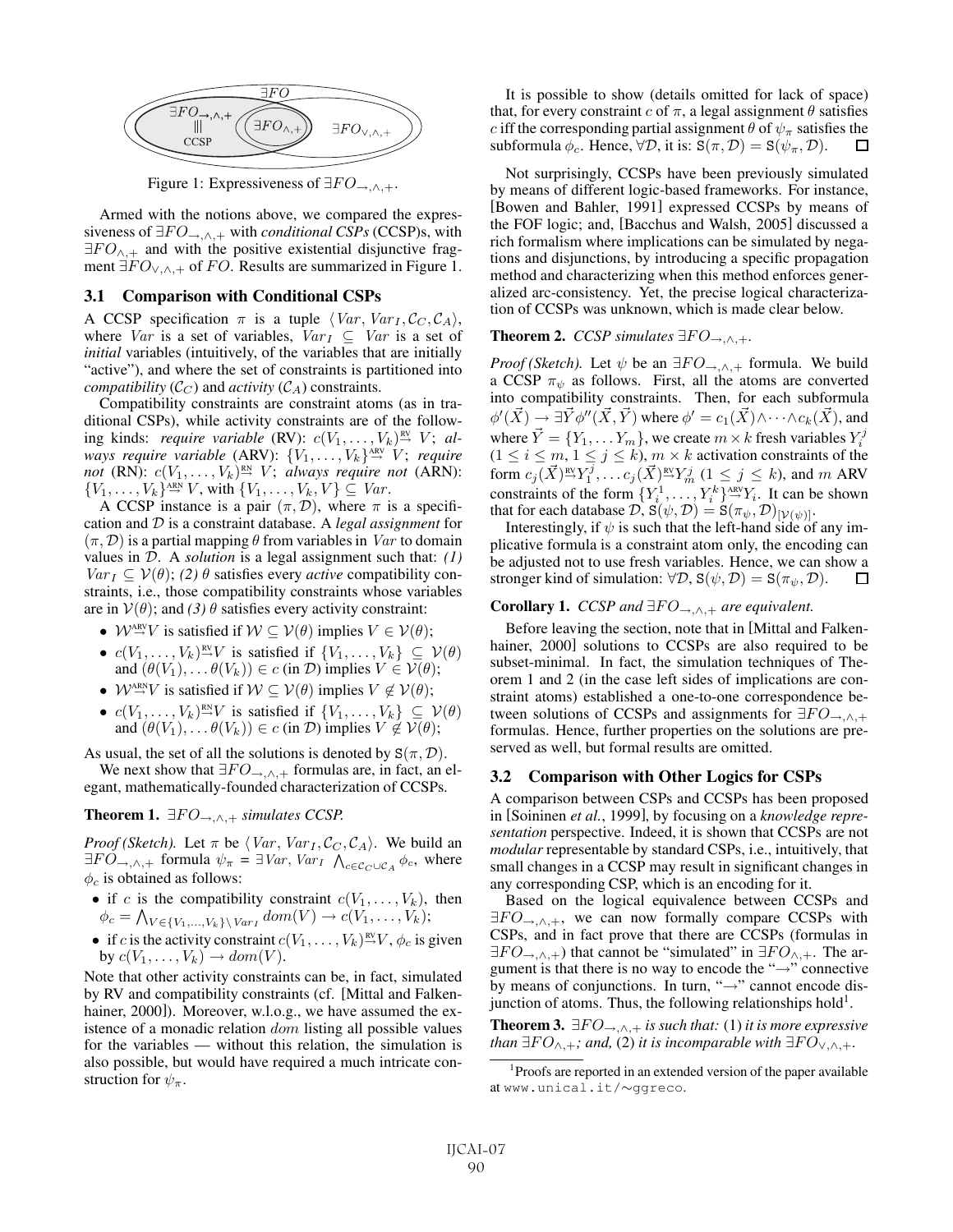### 4 The Complexity of Reasoning with CCSPs

Let  $(\psi, \mathcal{D})$  be a CCSP instance. The intrinsic complexity of some basic reasoning tasks for  $(\psi, \mathcal{D})$  has been studied in [Soininen *et al.*, 1999; Mittal and Falkenhainer, 2000]. In particular, it is known that the SATISFIABILITY problem (does there exists a partial assignment  $\theta$  such that  $\theta$  is a solution for  $(\psi, \mathcal{D})$ ?) is NP-complete.

However, there are other important reasoning tasks that often come into play with CSPs, and whose complexity has not been investigated for CCSPs. In this section, we explore these issues, by focusing on the following problems:

- CHECKING: Given a partial assignment  $\theta$ , is  $\theta$  a solution for  $(\psi, \mathcal{D})$ ?
- RELEVANCE: Given a variable  $X$ , is  $X$  contained in  $V(\theta)$  for some solution  $\theta$  for  $(\psi, \mathcal{D})$ ?
- NECESSITY: Given a variable  $X$ , is  $X$  contained in  $V(\theta)$  for every solution  $\theta$  for  $(\psi, \mathcal{D})$ ?

When moving to CCSPs, these problems can be specialized to take care of those solutions that are partial assignments. Indeed, knowing whether there are solutions in which some variable is not "active" may be quite relevant. For instance, in product configuration, one may be interested in finding the configuration with the minimum number of (additional) components that, yet, meets the users' requirements.

In order to model scenarios as above, it is convenient to refine the notion of solutions by means of some pre-order  $\prec$  on the set of all the possible partial assignments. Accordingly, a solution  $\theta$  for  $(\psi, \mathcal{D})$  is said  $\preceq$ -*minimal* if for each solution  $\theta'$ , it holds:  $\theta \preceq \theta'$ . In particular, we next consider  $\preceq$ -minimal solutions, where  $\preceq$  is one of the following pre-orders<sup>2</sup>:

subset minimality " $\subseteq$ ":  $\theta_1 \subseteq_v \theta_2$  iff  $V(\theta_1) \subseteq V(\theta_2)$ . minimum cardinality "≤":  $\theta_1 \leq \theta_2$  iff  $|\mathcal{V}(\theta_1)| \leq |\mathcal{V}(\theta_2)|$ . weighted cardinality " $\subseteq$ ": A weight w is attached to each variable, and

 $\theta_1 \sqsubseteq \theta_2$  iff  $\sum_{X \in \mathcal{V}(\theta_1)} w(X) \leq \sum_{X \in \mathcal{V}(\theta_2)} w(X)$ .

Next, we depict a complete picture of the complexity figures arising in the CCSP setting.

Theorem 4. *The complexity of* CHECKING*,* RELEVANCE*, and* NECESSITY *and of their variants for -minimal solutions* ( $\preceq \in \{$  " $\subseteq$ ", " $\leq$ ", " $\subseteq$ "}) *is as shown in Figure 2.* 

*Proof (Sketch).* When no pre-order is considered, results easily derive from standard results on CSPs. Due to space limitations, we next only report the proof sketches for the variants of CHECKING.

CHECKING<sup>⊆</sup> *is* co-NP*-complete: (Membership)* Let (ψ, D) be a CCSP instance, and let  $\theta$  be a partial assignment such that  $\theta \models \psi$ . Consider the complementary problem of deciding whether there is an assignment  $\theta'$  such that *(i)*  $\theta'$  is a solution for  $(\psi, \mathcal{D})$  and *(ii)*  $\mathcal{V}(\theta') \subseteq \mathcal{V}(\theta)$  does not hold. Clearly,  $\theta'$ can be guessed in NP, while *(i)* and *(ii)* can be checked in P.

*(Hardness)* Deciding whether a Boolean formula in conjunctive normal form  $\Phi = c_1 \wedge \ldots \wedge c_m$  over the variables

|                      |      |                 | دد سر ،،                                   | $55 - 32$    |
|----------------------|------|-----------------|--------------------------------------------|--------------|
| <b>CHECKING</b>      | in P | $co-NP-c$       | $co-NP-c$                                  | $co-NP-c$    |
| <b>RELEVANCE</b>     | NP-c | $\Sigma_2^P$ -c | $\mathbf{p}^{NP}[O(\log n)]$ <sub>-C</sub> | $P^{NP} - C$ |
| NECESSITY    co-NP-c |      | $co-NP-c$       | $\mathbf{p}^{NP}[O(\log n)]$ <sub>-C</sub> | nNP          |

Figure 2: Complexity of CCSPs ('c' stands for complete).

 $X_1, \ldots, X_n$  is *not* satisfiable, i.e., deciding whether there exist no truth assignments to the variables making each clause  $c_j$  true, is a well-known co-NP-complete problem.

We build a CCSP instance  $(\psi(\Phi), \mathcal{D}(\Phi))$  as follows. For each clause  $c_j$ , which is w.l.o.g. of the form  $t_{j_1} \vee$  $t_{j2} \vee t_{j3}$ , where  $t_{j1}$  is a variable  $X_i$  or its negation  $\neg X_i$ ,  $\mathcal{D}(\Phi)$  contains the relation  $rc_j = \{(T_1, T_2, T_3) \mid T_i \in$ {"true", "false"} s.t.  $c_j$  is not satisfied when  $t_{j_i} = T_i, \forall i$  }. Then, for each variable  $X_i$  in  $\Phi$ ,  $\mathcal{D}(\Phi)$  contains the relation  $rv_i = \{("true"), ("false")\}$ . Finally,  $unsat = \{(1)\}$ is in  $\mathcal{D}(\Phi)$ , and no other relation is in  $\mathcal{D}(\Phi)$ . The formula  $\psi(\Phi)$  is of the form  $\exists X'_1, ..., X'_n, Z \bigwedge_{1 \leq i \leq n} rv_i(X'_i) \wedge$  $\bigwedge_{1 \leq j \leq m} (rc_j(X'_{j_1}, X'_{j_2}, X'_{j_3}) \rightarrow \text{unsat}(Z))$ , where  $X'_{j_i} \in$  $\{X_1^{\tau}, ..., X_n^{\tau}\}\$ is a variable such that  $X_{j_i}$  occurs in  $c_j$ .

Let **x** be a truth value assignment for the variables in Φ. Let  $\theta^{\mathbf{x}}$  denote the assignment for  $(\psi(\Phi), \mathcal{D}(\Phi))$  such that:  $X_i'$  is mapped to "true" (resp., "false") in  $\theta(\mathbf{x})$  iff  $X_i$  is true (resp., false) **x**, and such that  $Z/1$  is in  $\theta$ **x** iff **x** is not satisfying. Then, any solution  $\theta'$  for  $(\psi(\Phi), \mathcal{D}(\Phi))$  is such that  $\mathcal{V}(\theta') \supseteq$  $\{X'_1, ..., X'_n\}$ ; moreover, Z may not occur in  $V(\theta')$  if and only if there is a satisfying assignment **x** for  $\Phi$  such that  $\theta' =$  $\theta^{\mathbf{x}}$ . To conclude the proof, we can hence take an assignment **xu** that does not satisfy  $\Phi$  and notice that  $\theta^{\mathbf{x}_u}$  is  $\subseteq$ -minimal  $\Leftrightarrow$  there is no satisfying assignment for  $\Phi$ .

CHECKING< and CHECKING<sub>□</sub> are co-NP-complete: Memberships can be shown with similar arguments as above. The hardness of  $CHECKING<sub>5</sub>$  can be shown by observing that, in the above reduction,  $\bar{\theta}^{\mathbf{x}_{\mathbf{u}}}$  is in fact <-minimal  $\Leftrightarrow \theta^{\mathbf{x}_{\mathbf{u}}}$   $\subset$ minimal  $\Leftrightarrow$  there is no satisfying assignment for  $\Phi$ . Finally, the hardness of CHECKING $\subset$  follows by assigning unitary weights to all the variables of  $\psi(\Phi)$ . П

# 5 Restricted Classes of CCSPs

In the light of the intractability results of the previous section, it is relevant to single out classes of CCSPs that can be efficiently solved. To this aim, we next investigate how to adapt the approaches used in traditional CSPs, where tractable classes are identified by *structural decomposition methods* (e.g., [Pearson and Jeavons, 1997; Gottlob *et al.*, 2000]).

#### 5.1 The Hardness of Acyclic Structures

Let  $\psi$  be a FO formula. The structure of constraints interactions in  $\psi$  can be represented by the *primal graph*  $G(\psi)$  =  $(V(\psi), E)$ , where two variables occur in some edge of E if they appear together in a constraint atom in  $\psi$ . We next focus on classes of primal graphs having bounded treewidth.

A *tree decomposition* of a graph  $G = (V, E)$  is a pair  $\langle T,\chi\rangle$ , where  $T = (N,F)$  is a tree, and  $\chi$  is a function assigning to each vertex  $p \in N$  a set of vertices  $\chi(p) \subseteq V$ , such that the following conditions are satisfied: (1)  $\forall b \in V$ ,  $\exists p \in N$  such that  $b \in \chi(p)$ ; (2)  $\forall \{b, d\} \in E$ ,  $\exists p \in N$  such

 $2$ In fact, these pre-orders have been widely used for refining solution concepts in other AI frameworks.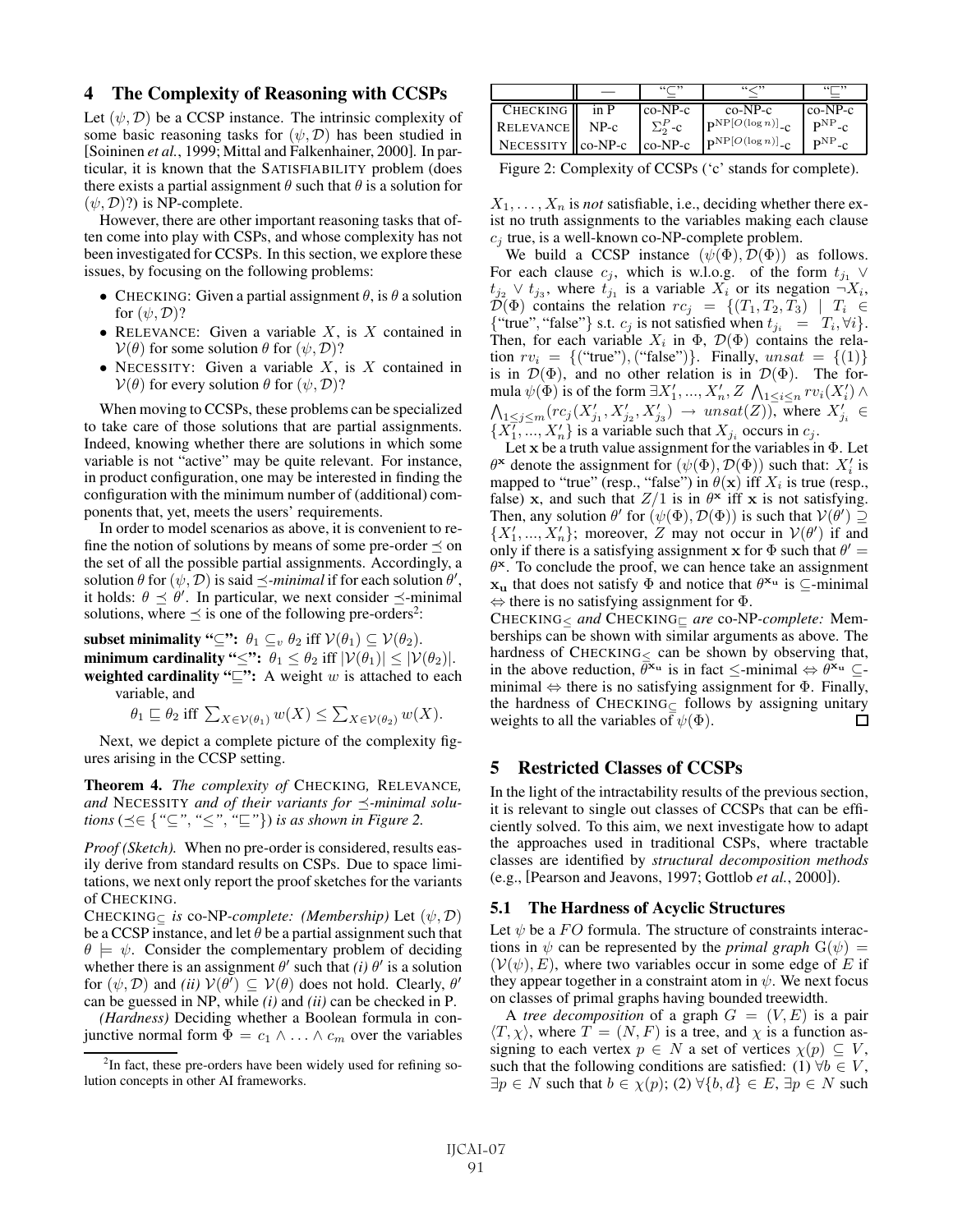

Figure 3: An EXACT-COVER-BY-3-SETS instance.

that  $\{b, d\} \subseteq \chi(p)$ ; (3)  $\forall b \in N$ , the set  $\{p \in N \mid b \in \chi(p)\}\$ induces a connected subtree of T. The *width* of  $\langle T, \chi \rangle$  is  $\max_{p \in N} |\chi(p) - 1|$ , and the *treewidth* of G (short:  $tw(G)$ ) is the minimum width over all its tree decompositions.

Let L be a subset of FO. We denote by  $\mathcal{CSP}_{\text{btw}}(\mathcal{L})$  the class of all the CSP instances  $(\phi, \mathcal{D})$ , where  $\phi$  is in  $\mathcal L$  and where  $tw(G(\phi))$  is bounded by a fixed constant. It is wellknown (see, e.g., [Gottlob *et al.*, 2000]) that SATISFIABILITY can be solved in polynomial time on  $\mathcal{CSP}_{\text{btw}}(\exists FO_{\wedge,+})$ . We next show that this is not the case for  $\mathcal{CSP}_{\text{btw}}(\exists FO_{\rightarrow,\wedge,+}),$ even when further restricted on the class  $\mathcal{CSP}_{ac}(\exists FO_{\rightarrow,\wedge,+})$ of *acyclic* instances (i.e., those having treewidth 1).

Theorem 5. SATISFIABILITY *is* NP*-hard, even when restricted on the class*  $\mathcal{CSP}_{ac}(\exists FO_{\rightarrow,\wedge,+}).$ 

*Proof.* Let  $\mathcal{I} = \{I_1, ..., I_n\}$  be a set of elements, and let  $\mathcal{S} =$  $\{S_1, ..., S_m\}$  be a number of sets each one containing exactly three elements in  $I$ . Recall that the EXACT-COVER-BY-3-SETS problem of deciding whether there exists a set  $C \subseteq$  $\{S_1, ..., S_m\}$  such that  $\bigcup_{S_i \in \mathcal{C}} S_i = \{I_1, ..., I_n\}$  and  $S_i \cap S_j =$  $\emptyset$ , for each  $S_i, S_j \in \mathcal{C}$  with  $i \neq j$ , is NP-complete.

As an example instance, Figure 3 shows (on the left) the sets  $S_1 = \{I_1, I_2, I_3\}$ ,  $S_2 = \{I_4, I_5, I_6\}$ , and  $S_3 =$  $\{I_3, I_4, I_5\}$ . A solution consists of the set  $\{S_1, S_3\}$ .

We build a CCSP instance  $(\psi(\mathcal{I}, \mathcal{S}), \mathcal{D}(\mathcal{I}, \mathcal{S}))$  as follows. For each item  $I_i$ ,  $\mathcal{D}(\mathcal{I}, \mathcal{S})$  contains the relation  $rI_i = \{(s_j) \mid S_j \in S \text{ and } I_i \in S_j\}.$  For each set  $S_j$  and item  $I_i \in S_j$ ,  $\mathcal{D}(\mathcal{I}, \mathcal{S})$  contains the relation  $rS_{ji} = \{(s_j)\}\$ . And, no other relation is in And, no other relation is in  $\mathcal{D}(\mathcal{I}, \mathcal{S})$ . Moreover, the formula  $\psi(\mathcal{I}, \mathcal{S})$  is of the form:  $\exists X_1, ..., X_n, \bigwedge_i r I_i(X_i) \ \wedge \ \bigwedge_{i,i',j|\{I_i,I_{i'}\} \subseteq S_j} (rS_{ji}(X_i) \rightarrow$  $rS_{ji'}(X_{i'})$ ). Importantly, given that constraint relations in  $\psi(\mathcal{I}, \mathcal{S})$  are unary,  $G((\psi(\mathcal{I}, \mathcal{S}), \mathcal{D}(\mathcal{I}, \mathcal{S})))$  does not contain any edge and, hence, it is trivially acyclic.

We now claim that: there exists an exact cover of  $\mathcal I$  with sets from  $S \Leftrightarrow (\psi(\mathcal{I}, S), \mathcal{D}(\mathcal{I}, S))$  admits a solution.

 $(\Rightarrow)$  Let C be an exact cover. Consider the assignment  $\theta^C$ build as follows: (1)  $V(\psi(\mathcal{I}, \mathcal{S})) = V(\theta^{\mathcal{C}})$ ; and (2)  $X_i$  is mapped to  $s_j$  if and only if  $I_i \in S_j$  and  $S_j \in \mathcal{C}$ . Note that the conjunction  $\bigwedge_i rI_i(X_i)$  is satisfied by  $\theta^{\mathcal{C}}$ , by construction of the relation  $rI_i$  in  $\mathcal{D}(\mathcal{I}, \mathcal{S})$ . Hence, it remains to show that each implication of the form  $(rS_{ji}(X_i) \rightarrow rS_{ji'}(X_{i'}))$  is satisfied as well. We distinguish two cases. If  $X_i$  is not mapped to  $s_j$ , then  $rS_{ji}(X_i)$  evaluates false over the database, and the implication is trivially satisfied. Otherwise, i.e., if  $X_i$  is mapped to  $s_j$ , we must have that  $X_{i'}$  with  $I_{i'} \in S_j$  is mapped to  $s_i$  as well, which in fact holds by construction of  $\theta^C$ .

 $(\Leftarrow)$  Assume there is a solution  $\theta$  for  $(\phi(\mathcal{I}, \mathcal{S}), \mathcal{D}(\mathcal{I}, \mathcal{S}))$ . We first notice that the following properties hold on  $\theta$ :  $(P_1)$  $V(\theta) = \{X_1, ..., X_n\}$ ; and  $(P_2)$  if  $X_i$  is mapped to  $s_i$  in  $\theta$ , then  $X_{i'}$  is mapped to  $s_j$ , for each  $I_{i'} \in S_j$ . Then, we can build the set  $\mathcal{C}^{\theta} = \{S_j \mid \exists X_i \text{ that is mapped to } s_j \text{ in } \theta\}$ , and notice that it is an exact cover.  $\Box$ 

#### 5.2 Tractable Classes

Since classical approaches fail in isolating classes of tractable CCSPs, we next propose and study a decomposition strategy specific for  $\exists FO_{\rightarrow,\wedge,+}$  formulas. We shall focus on *plain* formulas, where nesting of the implication connective is not allowed. Formally, a *plain*  $\exists FO_{\rightarrow,\wedge,+}$  formula is of the form:

$$
\exists \vec{X} \; \phi(\vec{X}) \land \bigwedge_{1 \leq i \leq n} (b_i(\vec{X}) \rightarrow \exists \vec{Y_i} h_i(\vec{X}, \vec{Y_i}))
$$

where  $n \geq 0$ , and  $\phi$ ,  $b_i$ ,  $h_i$  are in  $FO_{\wedge,+}$ .

In fact, arbitrary formulas can be made plain by iteratively substituting each subformula ( $\phi \rightarrow ((\phi' \rightarrow \phi'') \land \phi''')$ ) with  $(\phi \land \phi' \rightarrow \phi'') \land (\phi \rightarrow \phi''')$ ; this transformation preserves the set of all the solutions, and is feasible in quadratic time.

Let  $\psi$  be a plain  $\exists F O_{\rightarrow,\wedge,+}$ . Constraint interactions in  $\psi$  can be represented with the *implication graph* IG( $\psi$ ) =  $(V, E)$ , where  $V = V(\psi) \cup \{b_1, ..., b_n\} \cup \{h_1, ..., h_n\}$  and edges have the form:  $(X, Y)$  between pairs of variables occurring in the same atom;  $(X, b_i)$  if X occurs in some atom of  $b_i$ ;  $(X, h_i)$  if X occurs in some atom of  $h_i$ ; and  $(b_i, h_i)$ , for each subformula  $(b_i(\vec{X}) \rightarrow \exists \vec{Y_i} h_i(\vec{X}, \vec{Y_i})$ ). E.g., a portion of the implication graph for the EXACT-COVER-BY-3-SETS instance in the proof of Theorem 5, which reveals the "hidden" intricacy of the problem, is reported in Figure 3  $(b_{j,i,i'}$ and  $h_{j,i,i'}$  refer to the implication  $rS_{ji}(X_i) \to rS_{ji'}(X_{i'}).$ 

Then, the class  $\mathcal{CSP}_{[i]btw}(\exists FO_{\rightarrow,\wedge,+})$  is defined as the set of all the CCSPs instances  $(\psi, \mathcal{D})$ , where  $\psi$  is a plain formula in  $\exists FO_{\rightarrow,\wedge,+}$  such that  $tw(\text{IG}(\psi))$  is bounded by a fixed constant. An algorithm, called DecideSolution $_k$ , deciding whether an instance in  $\mathcal{CSP}_{\text{lightw}}(\exists FO_{\wedge,+})$  has a solution is reported in Figure 4.

The algorithm works on an tree decomposition of  $IG(\phi)$  of width k, whose shape is  $T = (N, F)$ . Roughly, it is based on a recursive procedure findSolution that receives in input a vertex  $v \in N$ . Each vertex is equipped with some nodes associated with variables of  $\phi$ , denoted by  $V(v)$ , as well as with nodes from  $\{b_1, ..., b_n\}$  and  $\{h_1, ..., h_n\}$ . The sets of these nodes are denoted by  $\mathcal{B}(v)$  and  $\mathcal{H}(v)$ , respectively.

Basically,  $findSolution$  guesses for each child  $c$  of  $v$  (in F), a partial assignment  $\theta_c$  for  $V(c)$  (conforming with the assignment for  $\theta_v$ ), and two "states"  $\mathbf{b}_c$  and  $\mathbf{h}_c$ . The state  $\mathbf{b}_c$ (resp.,  $\mathbf{h}_c$ ) is a mapping from  $\mathcal{B}(c)$  (resp.,  $\mathcal{H}_c$ ) to the values  ${T, F, willlF, wasF}.$  The mapping  ${\bf b}_c(b_i) = T$  states that the conjunct  $b_i$  of  $\phi$  must be true. In fact, when  $\mathbf{b}_c(b_i) = \mathbf{T}$ , it must be the case that the atoms in  $b_i$  restricted over the assignment for v are satisfied in  $\mathcal{D}$  (short:  $\mathcal{D} \models \pi_{b_i}(v)$  in B1). Note that the information that  $\mathbf{b}_c(b_i) = \mathbf{T}$  is propagated to all